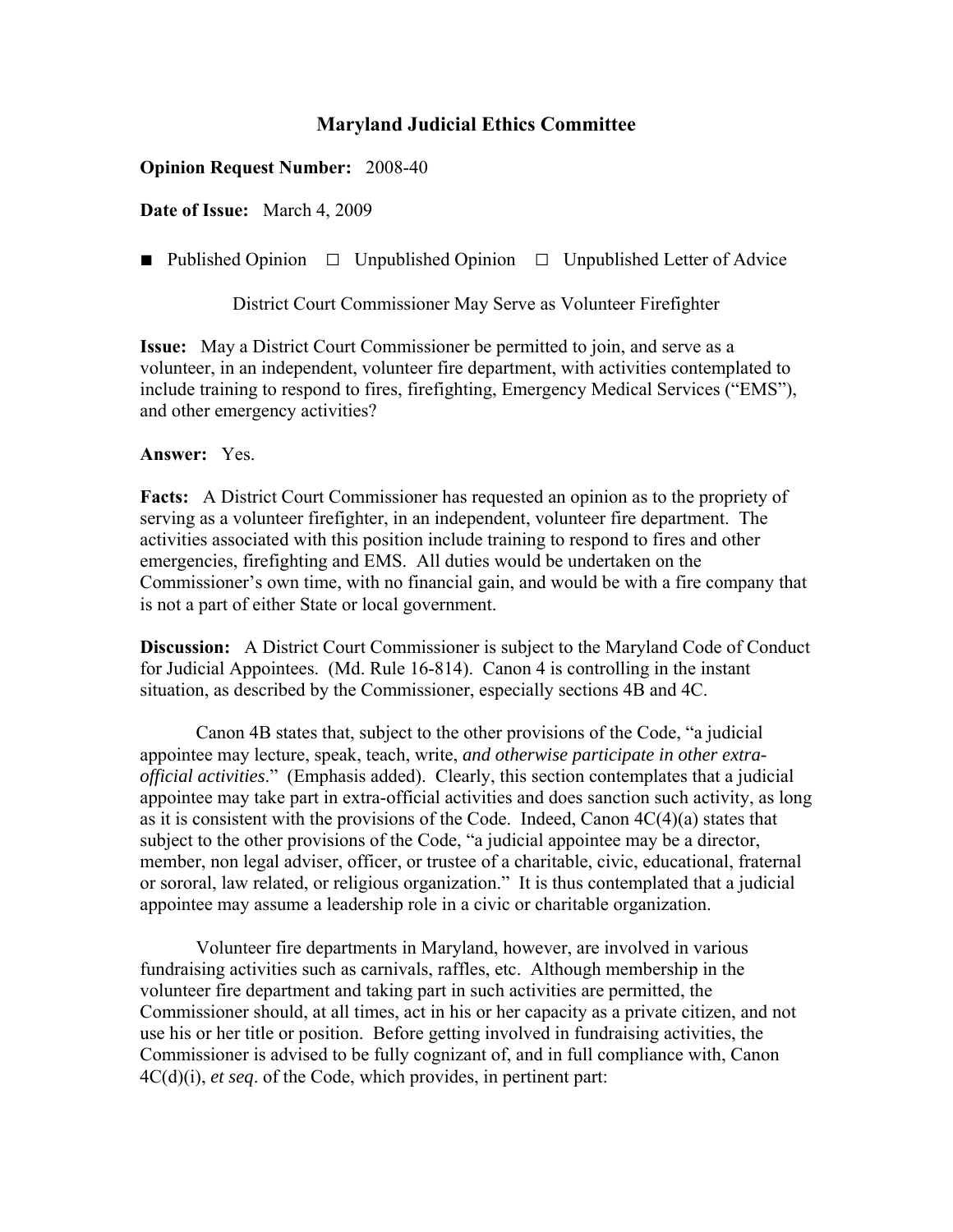## **Maryland Judicial Ethics Committee**

**Opinion Request Number:** 2008-40

**Date of Issue:** March 4, 2009

■ Published Opinion □ Unpublished Opinion □ Unpublished Letter of Advice Page 2 of 3

 $(d)(i)$  A judicial appointee shall not participate personally in:

(A) solicitation of funds or other fund-raising activities, except that a judicial appointee may solicit funds from other judicial appointees over whom the judicial appointee does not exercise supervisory authority; or

(B) a membership solicitation that reasonably might be perceived as coercive or, except as permitted in Canon  $4C(d)(i)(A)$ , is essentially a fund-raising mechanism.

(ii) A judicial appointee shall not participate as a guest of honor or speaker at a fund-raising event.

(iii) Except as otherwise allowed by Canon  $4C(4)(d)$ , a judicial appointee shall not use or lend the prestige of his or her position for fund-raising or membership solicitation.

(iv) A judicial appointee may:

(A) assist an organization in planning fund-raising;

(B) participate in the investment and management of an organization's funds; and

(C) make recommendations to private and public fund-granting organizations on programs and projects concerning the administration of justice, the legal system, or improvement of the law.

The Committee recognizes that fire companies perform functions of the Executive Branch of government. In prior opinions, the Committee has highlighted the importance of the independence of the Judicial Branch of government. See, e.g., [Opinion Request No. 2007-11], issued on October 14, 2008. The requesting Commissioner, however, would not serve in the volunteer fire department by designation as a judicial appointee or while simultaneously performing the duties of that office. Moreover, the Commissioner would not hold an "office," as proscribed by Article 33 of the Maryland Declaration of Rights. See, e.g., [Opinion Request No. 2007-06], issued on May 30, 2007.

**Application:** The Judicial Ethics Committee cautions that this opinion is applicable only prospectively and only to the conduct of the requestor described in this opinion, to the extent of the requestor's compliance with this opinion. Omission or misstatement of a material fact in the written request for opinion negates reliance on this opinion.

Additionally, this opinion should not be considered to be binding indefinitely. The passage of time may result in amendment to the applicable law and/or developments in the area of judicial ethics generally or in changes of facts that could affect the conclusion of the Committee. If you engage in a continuing course of conduct, you should keep